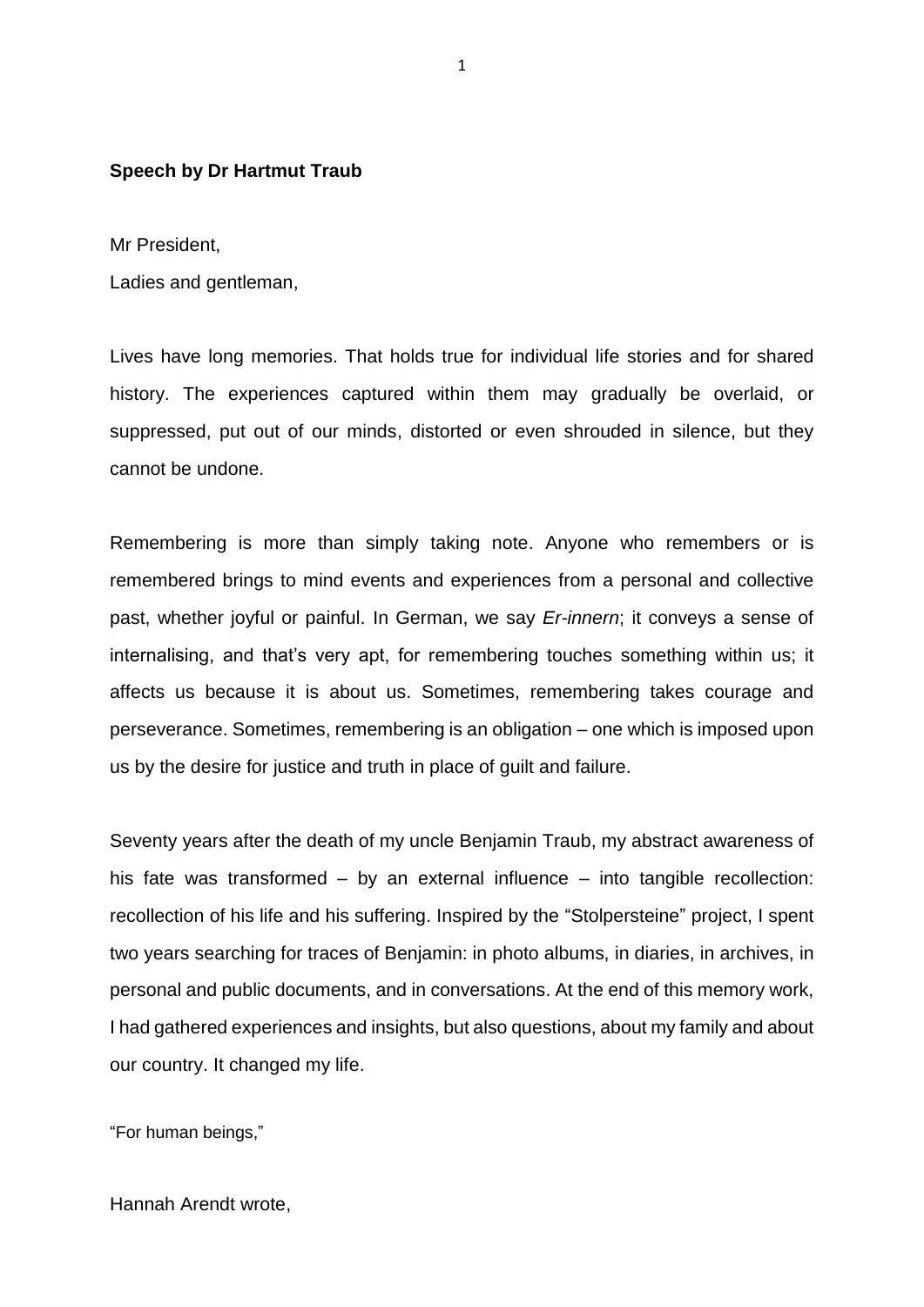"thinking of past matters means moving in the dimension of depth, striking roots and thus stabilizing themselves, so as not to be swept away by whatever may occur – the *Zeitgeist* or History or simple temptation."

Benjamin Traub, my father's youngest brother, was born on 25 November 1914 in Mülheim an der Ruhr. He was a friendly, intelligent and musically gifted child. Beni, as the family called him, was a good student, involved in the parish and popular with neighbours, friends and acquaintances. To become a musician – that was Beni's ambition. But in 1931, while chopping logs, he injured his hand with an axe: instead of splitting the wood, the blade severed part of his finger. As a result of this deeply traumatising experience, Beni suffered a breakdown. Soon, his family was only able to cope with his attempted suicides and emotional outbursts with the help of psychiatrists. In August 1931, Beni was diagnosed with "juvenile schizophrenia" and was sent to the asylum in Bedburg-Hau on the Lower Rhine.

Benjamin's illness occurred at a turbulent time in German political history, which culminated in the election of Adolf Hitler as Reichskanzler, marking the start of National Socialist rule. By 1 January 1934, Hitler's racist ideology of "hereditary health in the service of racial purity" had become law. Its purpose was to utilise "modern medicine [...] as a means of ensuring that anything that was apparently sick and genetically impaired, and therefore a continued burden, was declared unfit to reproduce, enabling appropriate practical action to be taken."

In 1939, Hitler informed Karl Brandt, the Reich Commissioner for Health and Sanitation, that he now wished "to implement a specific solution in the matter of euthanasia". This so-called solution extended "the powers of designated medical practitioners […] so that persons who, as far as one can judge, are incurably sick [could], following a critical assessment of their condition, be granted a merciful death."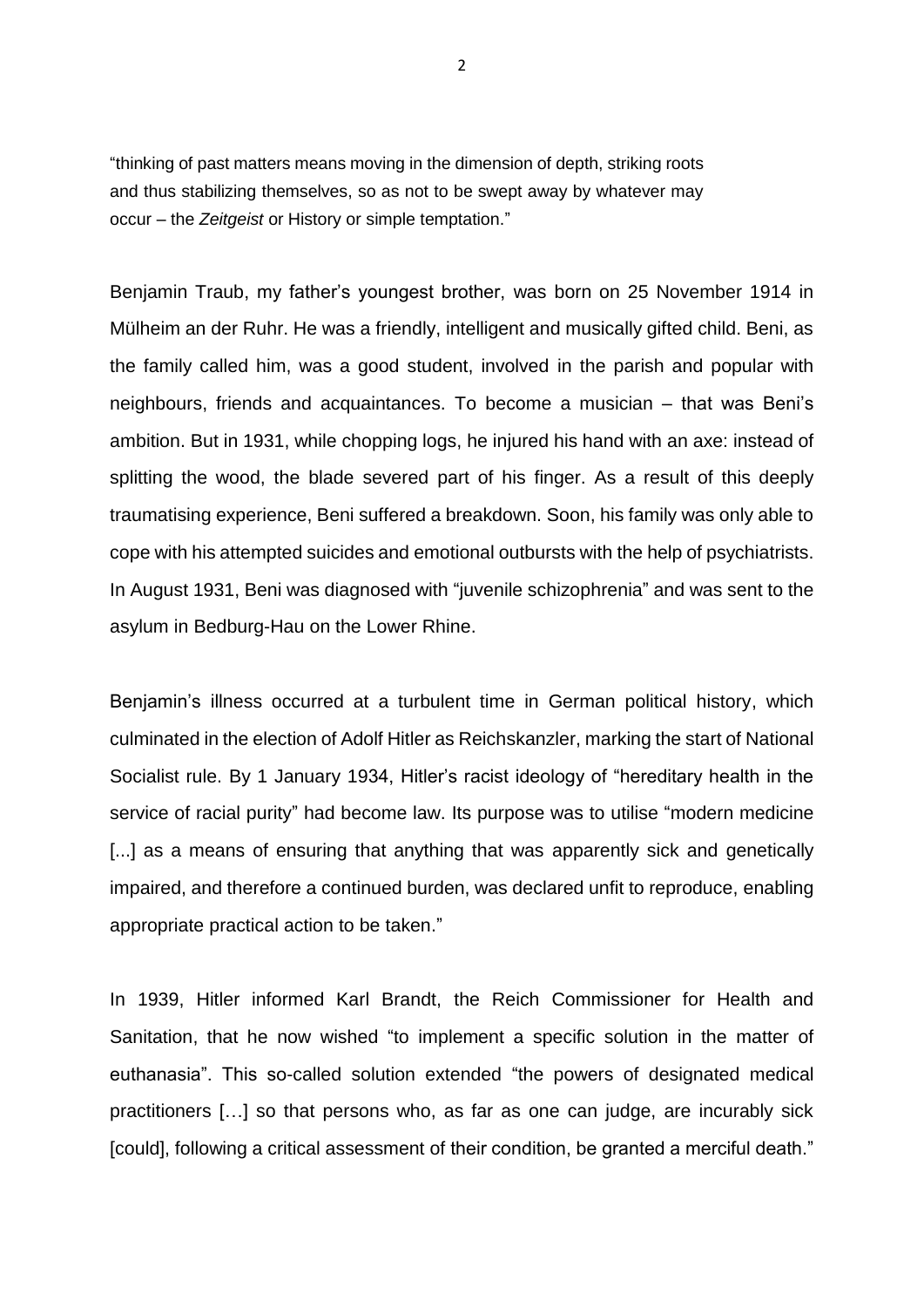From 1939, "Aktion T4" organised the mass murder of people with physical or mental disabilities or mental illness. The murders were carried out at six killing centres across the Reich. A mass propaganda campaign was launched to persuade public opinion that these sick people were depriving the state and society of economic resources that were urgently required for other purposes. They were termed "dead weight existences" – "life unworthy of life".

In line with the T4 criteria, my uncle was one of the patients destined for selection and deportation to a killing centre. On 13 March 1940, along with 60 other male patients, he was taken in a special compartment of the German Reichsbahn from Bedburg-Hau to the mental hospital at Weilmünster in Hesse. Weilmünster was a transit institution for Hadamar Euthanasia Centre. For one year to the day, Benjamin lived and worked at this institution, which was more like a foretaste of hell than a psychiatric hospital.

13 March 1941: For 64 patients at Weilmünster "hospital", this is the last day of their lives. All the possible reasons for excluding them from the death list now count for nothing. T4's machinery of murder is nearing its political goal: "Elimination for the sake of racial hygiene." Even this final stage in the destruction of "life unworthy of life" is organised down to the very last detail by T4's masterminds. "Death comes as a master from Germany," Paul Celan writes in his *Fugue of Death* in 1952. And *this*  death comes in a very particular form.

In the yard at Weilmünster, grey buses are lined up waiting. They come from "Gemeinnütziger Krankentransport GmbH". This supposed "charitable ambulance service" is in fact a sub-division of T4, sent to collect the candidates for death. And as the institution's director later admits in his statement, these same people are happy at the thought of an outing. In fact, they even invite him to board the bus and join them for the day. Meanwhile, at Hadamar, everything has been prepared for the new arrivals. Unimaginable to us, and yet for the trained staff at the so-called "Charitable Foundation

3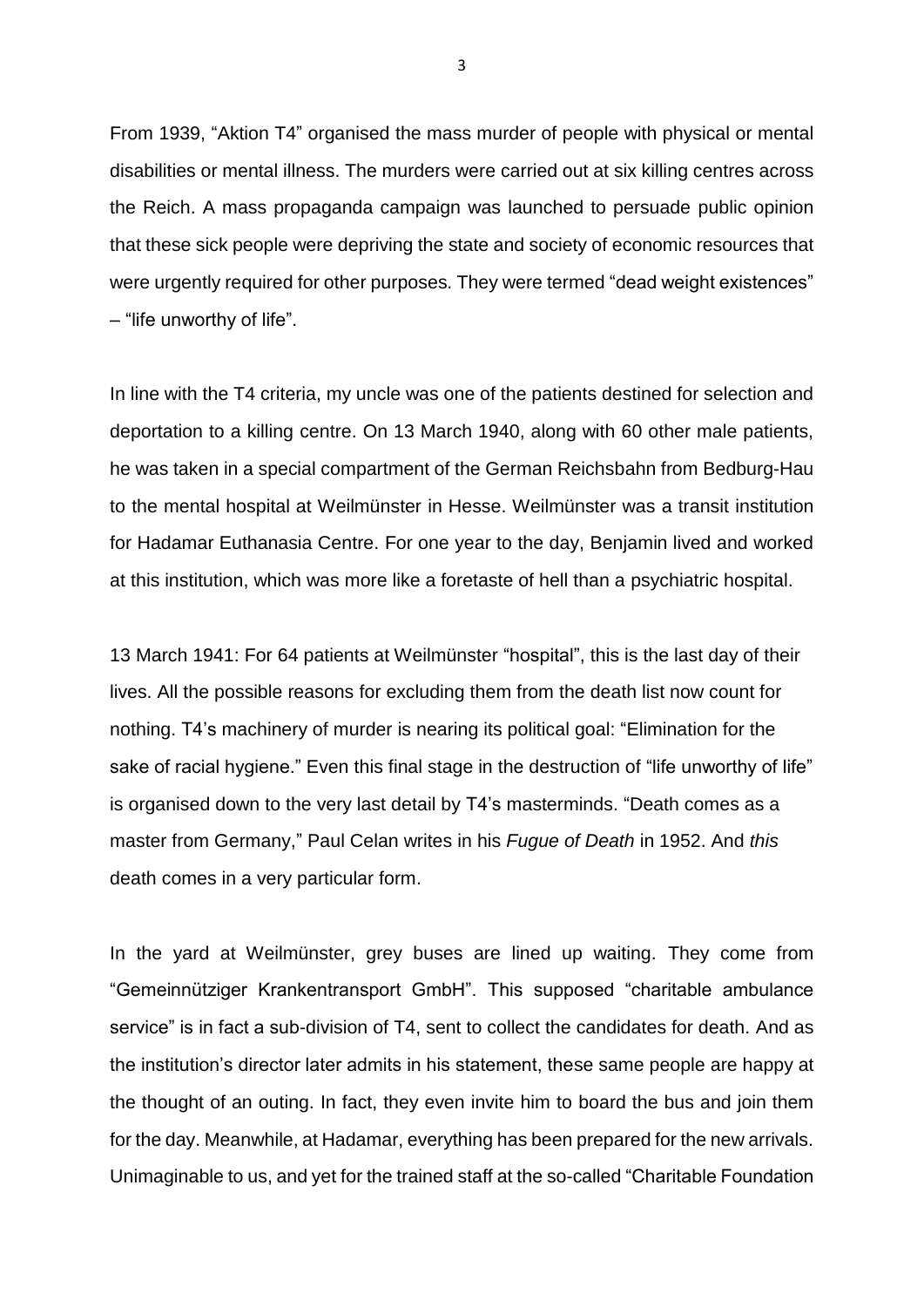for Institutional Care", this is just a "normal" working day: a mass destruction routine – 60 patients every day. And it has been going on for months.

Benjamin and his fellow patients board the buses at Weilmünster, unaware of the fate that awaits them. They travel westwards for around 30 kilometres through the rolling landscape of the Taunus. After an hour or so, they reach Hadamar. The buses drive into the Centre's cavernous garage and come to a standstill. The gates are shut behind them. And now at last, out of sight, the passengers are allowed to alight. The entrance is guarded: there is no escape. From the garage, they are taken along a passageway, built specifically for this purpose, which leads directly into the main building.

There, they undergo an initial examination. They are told to undress. A doctor arrives and gives them tranquillisers. Their patient records are checked, photos and notes are taken – the usual institutional procedure, or so it seems. Only the notes reveal what is really going on here: a fabricated diagnosis of a fatal illness for the death certificate that can be explained by the patient's records; and notes drawing attention to gold teeth and diseases of so-called "scientific" interest.

The physical examination is over. All they need to do now, before they get dressed, is to take a shower. "Nurses and carers" usher the group down a dark, narrow staircase into the cellar, to a shower room, a white-tiled chamber around three by five metres in size.

Benjamin finds himself crushed into a tiny space alongside 63 other naked men. The doors are locked behind them. What thoughts will have crossed their minds as they stood there, captive? Do they feel fear, or panic? What can they hear? What can they smell? Who are the people pressed in beside them?

They have very little time to react.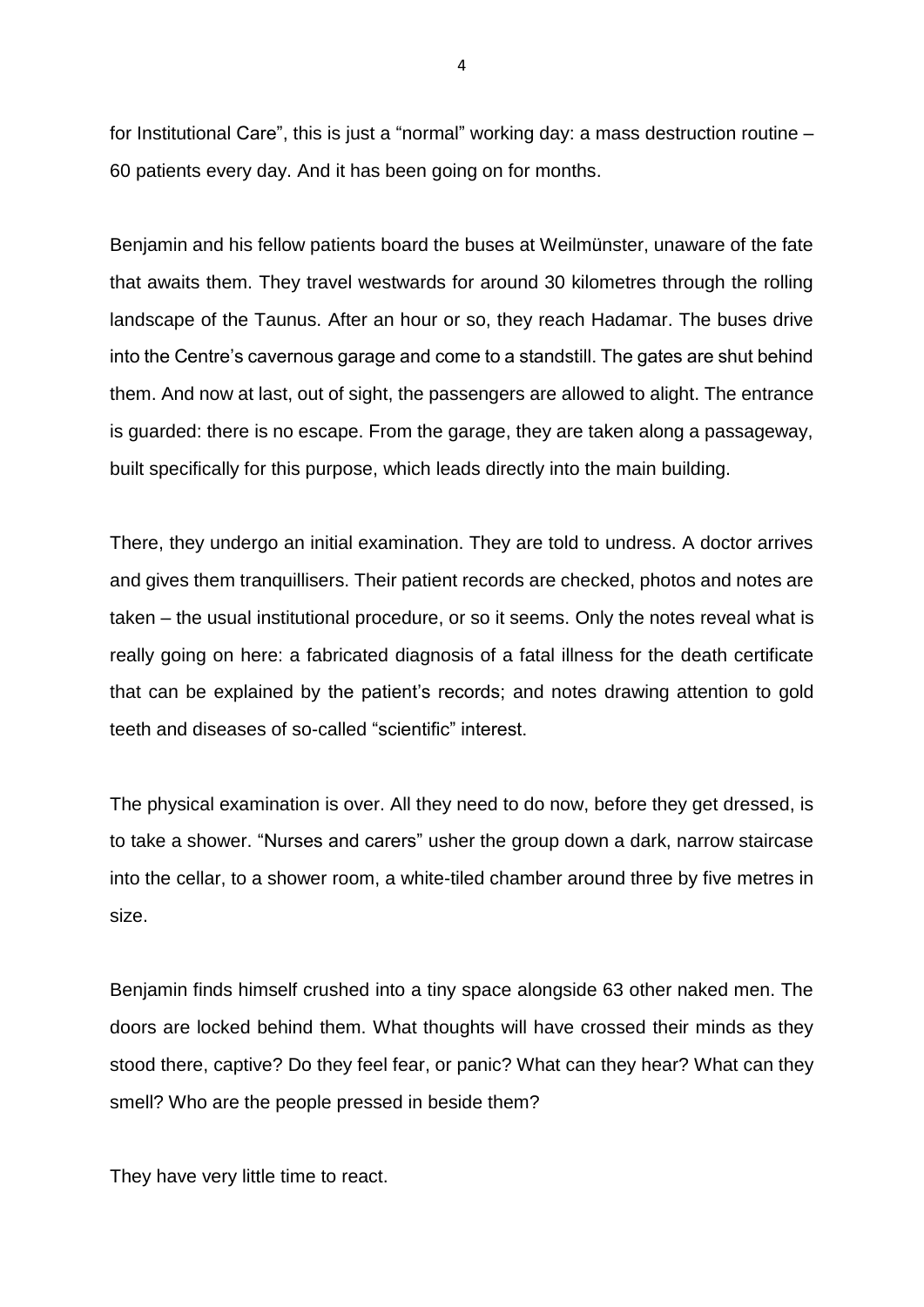The duty doctor, Günther Hennecke, opens the valve on the gas cylinder that has been placed ready just outside the room. Carbon monoxide is pumped into the "shower room" through a water pipe that has been modified specifically for this purpose.

Benjamin is overcome with nausea. He loses consciousness. A few minutes later, he and his 63 companions in suffering are dead – killed by the poisonous gas. The staff watch the process of mass murder through a spy hole. They later record what they see:

"I watched through the spyhole. After a minute or so, people collapsed or lay down on the benches. No one made a scene or caused any trouble. We left it another five minutes and then we ventilated the room."

The "technical staff" now set about dragging the bodies out of the gas chamber. They are taken to a dissection room, where, after reference to the notes, the gold teeth are extracted from their owners and the brain is removed from so-called "cases of scientific interest".

Meanwhile, the "stokers" – the men who operate the two incinerators at the Hadamar crematorium – have started work.

Hubert Gomerski, a "stoker", first at Hadamar and then at Sobibor death camp for Jews, recalled during his interrogation in February 1947:

"Then I helped to burn the corpses. [...] There were around 40 to 60. They were loaded on a metal stretcher and taken to the incinerators. It took around 30 to 40 minutes to burn a body. People worked day and night until the corpses were gone."